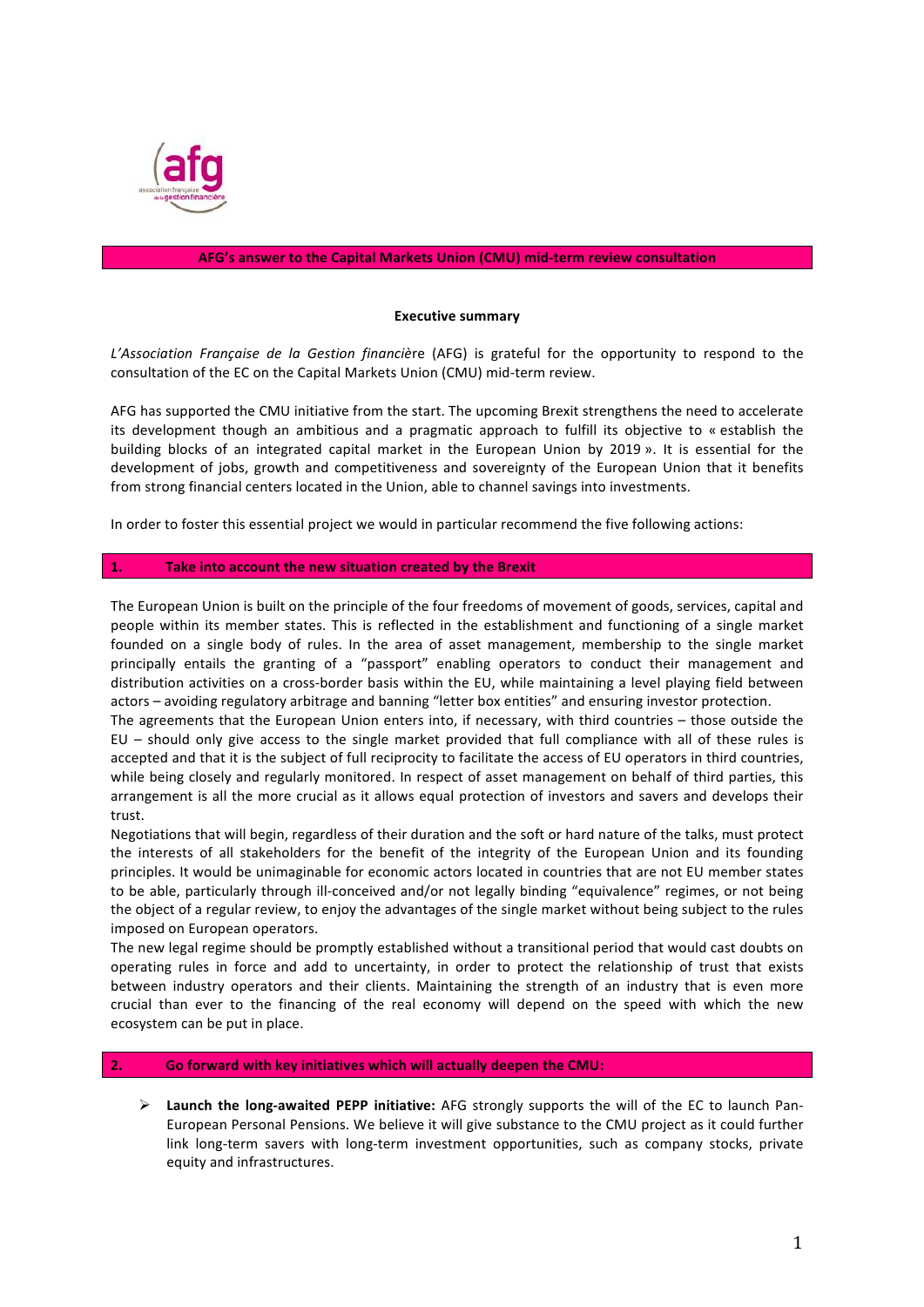- **▶** Finalize level 2 measures for ELTIF & level 1 negociation on STS securitisation: After more than a year after the entry into application of the ELTIF regulation, stakeholders are still waiting for level 2 measures. We call the EC to find practicable solutions (in particular regarding eligible assets and the lifetime of the fund) in the context of the RTS, in order to ensure ELTIFs will materialize their added value and increase their market potential. Regarding the negotiations on STS securitisation, we call EU institutions to conclude swiftly their negotiations and to deliver a final text which will actually revive securitization market, not make it more burdensome.
- $\triangleright$  Continue and develop the "recalibration" process of Solvency II capital requirements, in particular for investing directly and through funds in non-listed and listed equities as well as in infrastructure ELTIFs and funds investing long term should be incentivized.
- $\triangleright$  Come up with pragmatic non-legislative tools to facilitate cross-border distribution of funds, such as guidelines regarding the notion of pre-marketing.

## **3. Give up on initiatives which go against the CMU's objectives**:

- $\triangleright$  **Give up on the EFTT:** This tax would create a distortion of competition among participant Member States, other Member States and the rest of the world, and it would result in a fragmentation of the European capital markets. Ultimately, this tax would be borne by retail investors, who, on the contrary, should be more incentivized to invest in capital markets. This initiative is blatantly going against the CMU project.
- **E** Apply a carve out regarding the treatment of equity and investment funds under IFRS 9: IFRS 9 will force certain institutional investors to strengthen the allocation to bonds and give up on equity and investments funds. This accounting standard is not adapted to such long-term investors, therefore we call the EC to propose a carve out for the treatment of funds and equity.
- > UCITS Share-classes guidelines: the restrictive guidelines of ESMA on share-classes are an impediment to create economies of scale through larger and cost-efficient fund in the EU.

#### **4.** Implement the Better regulation principles to ensure smooth development of CMU:

- $\triangleright$  Refrain from reviewing recently adopted and well working legislative framework such as UCITS and AIFMD: As level 2 measures (ex. Commission Delegated Regulation (EU) 2016/438, Commission Delegated regulation (EU) 2015/514) have only been adopted recently, we believe it is key to have a legislative pause at this stage and to wait a few more years of implementation before asking for concrete feedback from stakeholders in order to assess the need for a revision. We believe most of the challenges identified in the specific CMU consultation on the *Crossborder distribution of* investment funds can be tackled by ESMA via non-legislative texts.
- **Provide realistic implementation timelines (at least 18 months between the publication of level 2** and entry into application) and avoid the need for last minute (welcomed) quick fixes (i.e. MiFID 2, **PRIIPS).**
- $\triangleright$  The entry into application of EMIR variation margin requirements in the EU on March 1<sup>st</sup> 2017 while the rest of the world (Hong-Kong, Singapore, Australia, U.S.) was postponing for 6 months the international commitment shows the urgent need to grant to the ESAs the power of releasing no action letters.
- $\triangleright$  Refrain from regulating at an early stage new emerging sources of funding (ex.loan funds) and **apply more widely the proportionality principle,** which would allow for a better calibration of the rules, modulation of their implementation and adaptation of the supervision according to the size of entities.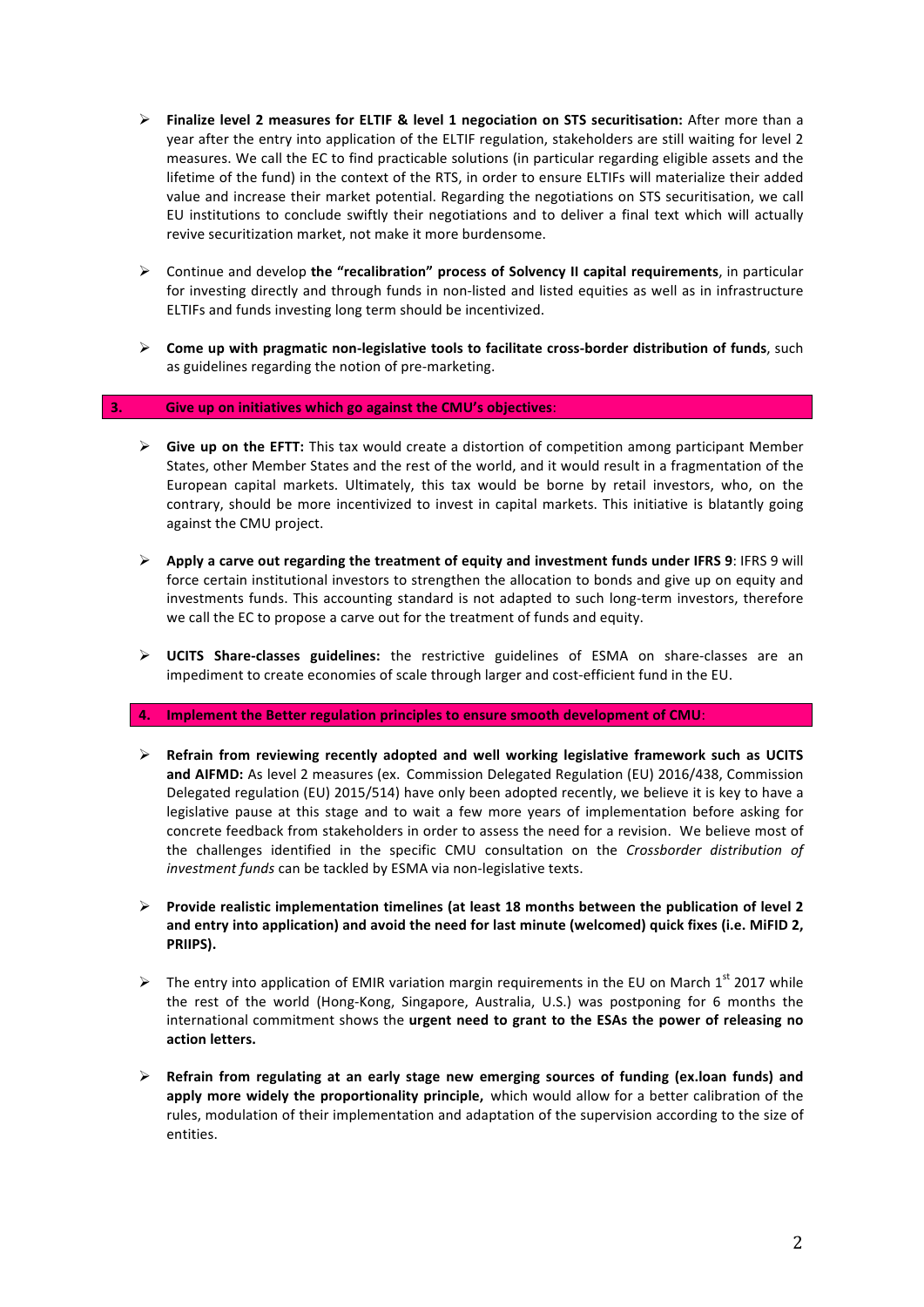- $\triangleright$  Avoid gold plating and major changes introduced by the ESAs at level 2, 3 and 4 (PRIIPS, MIFID): Deep changes (not foreseen at level 1) can sometimes be introduced by the ESAs at level 2, 3 or 4. One example could be the introduction of the "market impact" in the transaction costs methodology by the ESAs and the EC in the PRIIPS RTS. Although taking into account "market impact" in the transaction costs methodology was not prescribed by level 1 text on PRIIPS and clearly excluded by level 1 of IDD and MIFID, the ESAs and the EC, disregarding current market practice, legislative coherence and controversy around such methodology, have decided to introduce it.
- $\triangleright$  Reducing administrative burden by streamling and aligning reporting requirements: Current and pending reporting requirements (data, formats, channels) vary under EMIR, MIFID, SFTR. The EC should take advantage of the EMIR review and the SFTR level 2 measures to ensure more coherence and to reduce administrative burden by enabling a single counterparty to report (instead of both today). More globally, ESMA should play a key role of data collector.

#### **5. Four policy aeras which can be further developed to boost the CMU:**

- **Enhance financial literacy of EU citizens:** AFG encourages the EC, the ESAs, and Member States to improve the quality of financial information given to citizens. For instance, AFG is convinced that if future pensioners would get at a early stage an estimation of the actual State pension they will get at retirement date, they would be more encline to save via workplace or complementary individual pension products, investing a larger portion of their savings in the financing of the real economy.
- **Ensure a better tax treatment for investors:** Fiscal incentives are key to channel savings toward productive investments. We urge Member States to improve at national level tax treatment of capital gains and call for the Council to ensure the best national tax treatment possible for key initiatives such as ELTIF and the PEPP**.**
- ! **Towards a European label on products pursuing environmental and social objectives:** AFG encourages the EC to further investigate concrete legislative and non-legislative actions to foster sustainable investments, such as the convergence toward a common definition of Socially Responsible Investment (SRI), and work towards the creation a European label for funds and other investment products/assets which meet SRI criteria.
- $\triangleright$  Lastly and very importantly enhance the competitiveness of European stakeholders abroad and in **the EU**: The EC needs to better take in account the regulatory developments abroad and ensure its own framework is competitive. Third country passports and equivalence regime put European actors in a situation of unlevel playing field, as true equivalence is rarely witnessed. EC should only consider giving to a third country some access to the Single Market if it can actually demonstrate it complies with all relevant European laws and if reciprocity is secured. A mechanism should be adopted to repeal such access to market if the European law is breached.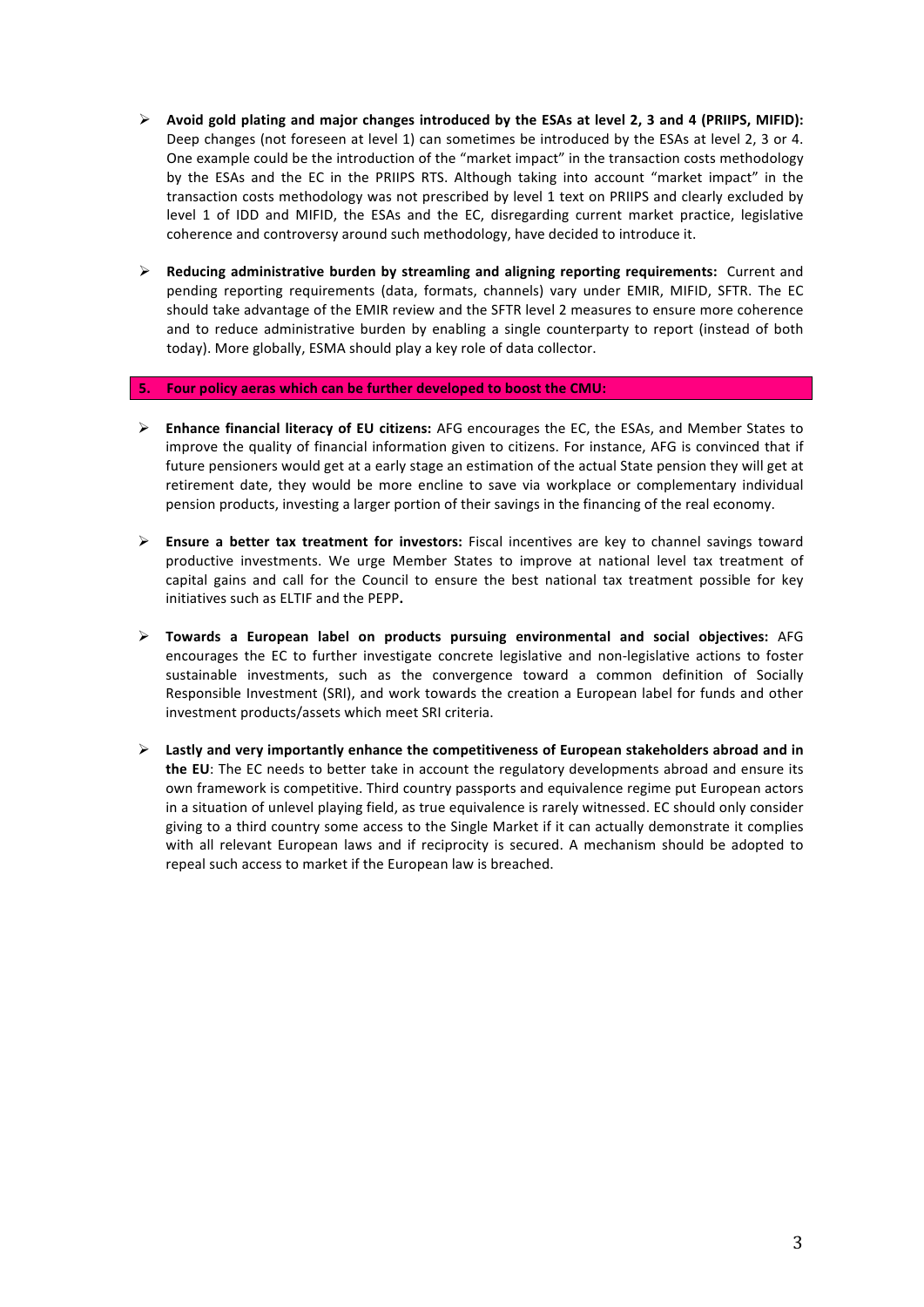#### **1. FINANCING FOR INNOVATION, START-UPS AND NON-LISTED COMPANIES**

**Q1 -Are there additional actions that can contribute to fostering the financing for innovation,**  start-ups and non-listed companies? Please propose complementary policy measures, explain their advantages, and illustrate any foreseeable challenges to their implementation.

## Go forward with initiatives which can actually deepen the CMU:

AFG welcomed the EC's proposal to review EuVECA and EuSEF framework, which includes the possibility for asset managers whose assets under management are above 500 million euros, to manage such funds. We believe this proposal could indeed contribute to increase the number of of private equity funds and therefore contribute to the financing of non-listed companies and further develop alternative sources of funding of the European economy. AIFM managers of these funds would be given a passport. AFG encourages the Council and the EP to engage negotiations in order to adopt swiftly the targeted a changes introduced by the EC.

## Avoid initiatives/practices which go against the CMU's objectives:

AFG would like to state the need for more flexible State aid rules, in particular regarding the **financing of innovative SMEs and start-ups.** Current State aid rules are questioning income tax break meant to boost investment in innovative SMEs. Indeed, according to EU Law, such tax incentive could only be granted for companies, which have been operating commercially for less than 7 years. If such tax breaks qualify as State aid this would force asset managers to withdraw investment from key innovative companies.

## **Implement the Better regulation principles to ensure smooth development of CMU:**

AFG also agrees to say that the development of **private placement** opportunities is also largely contributing to achieve such goal. In this regard, AFG strongly welcomes the cautious approach of both ESMA and IOSCO regarding the need for a specific regulation of **loan funds**, which often invest via private placements. AFG would like to stress in particular that these funds have already to be compliant with AIFMD and with additional stringent national rules. It's still too early to assess if it would be relevant to launch work on the need, or not, for a specific European label or harmonization. French loan fund framework has only been set up very recently (2016).

If crowdfunding can also foster the creation of companies and contribute to their development, it seems crucial that it is governed by further developed rules. Generally speaking, the European Union should overcome the paradox existing between promoting crowdfunding (very risky by definition) and the addition of ever more restrictive measures (e.g. PRIIPs, MIFID II) in the context of the placement of regulated products that have proven themselves such as UCITS or AIFs. More specifically, AFG would recommend to ensure a greater level of investor protection (for both loans and capital contributions). Some studies show indeed urgent need to address the issue of deceiving of information (in particular risk/reward indications) provided to European citizens and the lack of alignment of interests between the platform and the investors due to the commission based remunerations of employees of the crowdfunding platform. Given the risky nature of crowdfunding and following the basic rule of diversification, AFG strongly recommends NCAs to set a limit for retail investors' exposure to crowdfunded projects (i.e. certain part of their wealth and/or their annual income).

## Essential policy areas which can be further developed to boost the CMU:

AFG notes that only a small number of regulators put in place databases on the solvency of SMEs. The EC should encourage all other regulators to put in place similar databases and to examine the possibility of them use in conditions that would preserve the confidential nature of the data on SMEs and without regulators being considered as credit rating agencies. Ultimately the EU should aim at creating a European Central Credit Register accessible to all relevant market participants.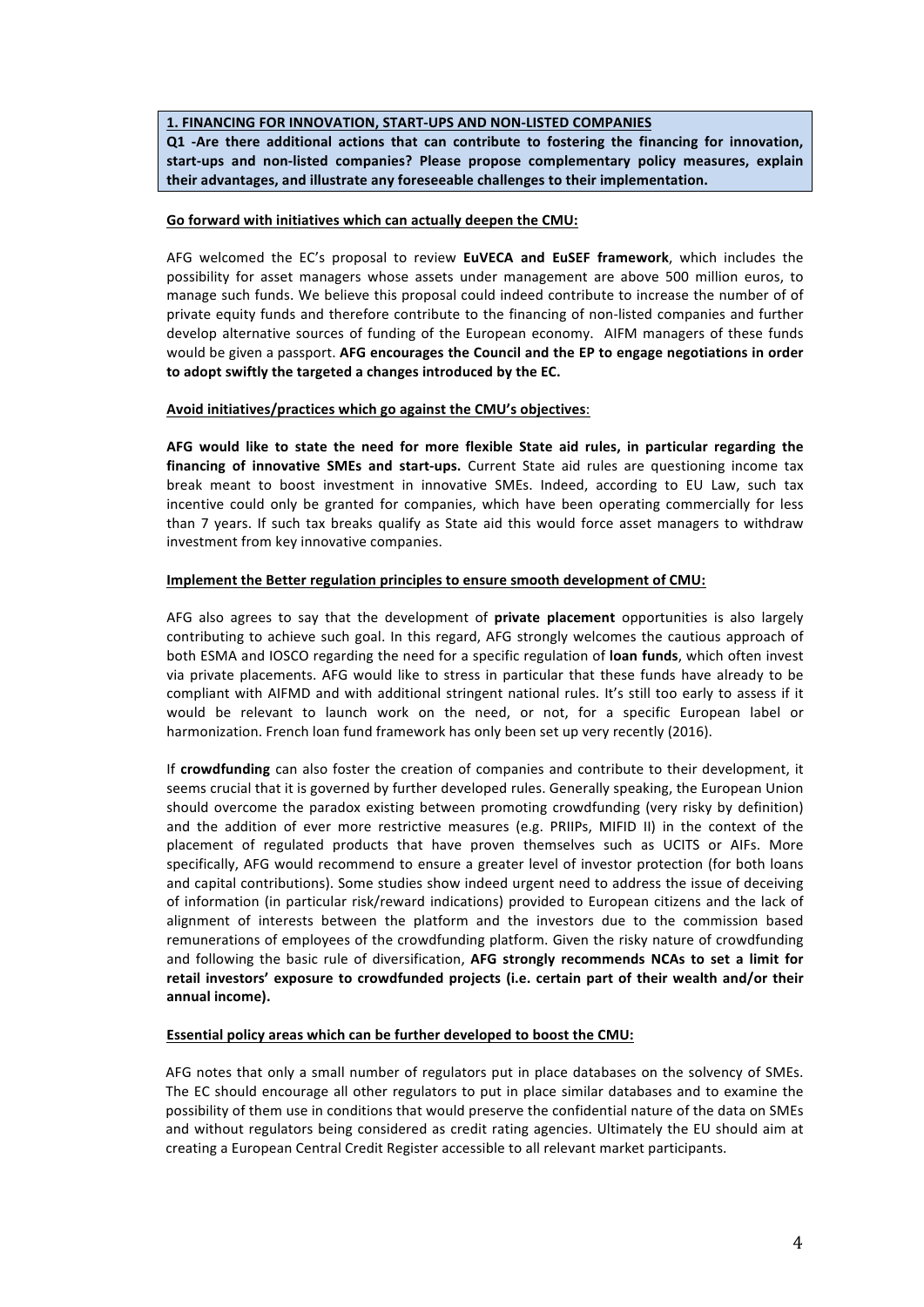**2. MAKING IT EASIER FOR COMPANIES TO ENTER AND RAISE CAPITAL ON PUBLIC MARKETS Q2.** Are there additional actions that can contribute to making it easier for companies to enter and raise capital on public markets? Please propose complementary policy measures, explain their advantages, and illustrate any foreseeable challenges to their implementation.

Avoid initiatives which go against the CMU's objectives:

By prohibiting that financial research charges are mutualised between large capitalizations and small/mid capitalizations, MIFID II delegated act will result with a significantly lower coverage of small and mid capitalizations. Some brokers already announced that they would cut small-mid cap research by 50%, as such new restrictions will indeed considerably increase its cost. As of today, the situation is already unsatisfactory as, for example, 50% of small and mid-sized companies listed on Euronext do not benefit from any financial research and 16% only have one analyst. Let's recall here that in France 50% of assets under management invested in small and mid-sized companies are managed by small and mid-sized asset management companies, which will be particularly impacted by the increase in functioning costs. AFG would recommend for the EC to conduct postimplementation impact assessment as soon as possible.

**3. INVESTING FOR LONG TERM, INFRASTRUCTURE AND SUSTAINABLE INVESTMENT Q3.** Are there additional actions that can contribute to fostering long-term, infrastructure and sustainable investment? Please propose complementary policy measures, explain their advantages, and illustrate any foreseeable challenges to their implementation.

## Go forward with initiatives which can actually deepen the CMU:

AFG has welcomed the ELTIF regulation and the recalibration for ELTIFs under Solvency 2. We consider this could be a concrete step forward in the debate on boosting long-term investment in the EU and towards meeting Europe's pressing needs for financing growth and long-term development. Nevertheless, AFG would like to stress the need of ensuring the maximum flexibility for the ELTIF framework, in particular on the eligibility of the underlying assets and the lifetime/lifecycle of the funds. Therefore, we call the EC to find practicable solutions in the context of the RTS and to apply such flexibility and adaptability, in order to ensure ELTIFs will materialize **their added value and increase their market potential. The EC should also continue its work on the** recalibration of Solvency II capital requirements, in particular for non-listed and listed equities and **infrastructure. ELTIFs and funds investing long-term should be more incentivized.**

AFG very much welcomes the launch of a High-Level Expert Group on sustainable finance and agrees to say the focus should not just be on green finance but on the wide definition of sustainable finance (including environmental, social and governance aspects). We encourage the EC and the HLEG to further investigate concrete legislative and non-legislative to foster sustainable investments, such as the convergence toward a common definition of Socially Responsible Investment (SRI), and, progressively, common standards on transparency requirements on ESG investment policy **(respect of a transparency code for instance). In a mid/long term perspective, common standards**  of quality could be achieved by creating a European label for funds and other investment products/assets which meet SRI criteria. We would also be supportive of a more a favourable prudential treatment when institutional investors invest in/fund assets/projects complying with **SRI** criterias.

#### Avoid initiatives which go against the CMU's objectives:

Public institutions such as Caisse des Dépôts, and electricity providers/nuclear operated (such as EDF and Areva) are long-term institutional investors, will be impacted by IFRS9. In France, the French law obliges electricity providers/nuclear operators to constitute dedicated assets in order to secure financing of long-term obligations (i.e. for the decommissioning of nuclear power plants). Therefore,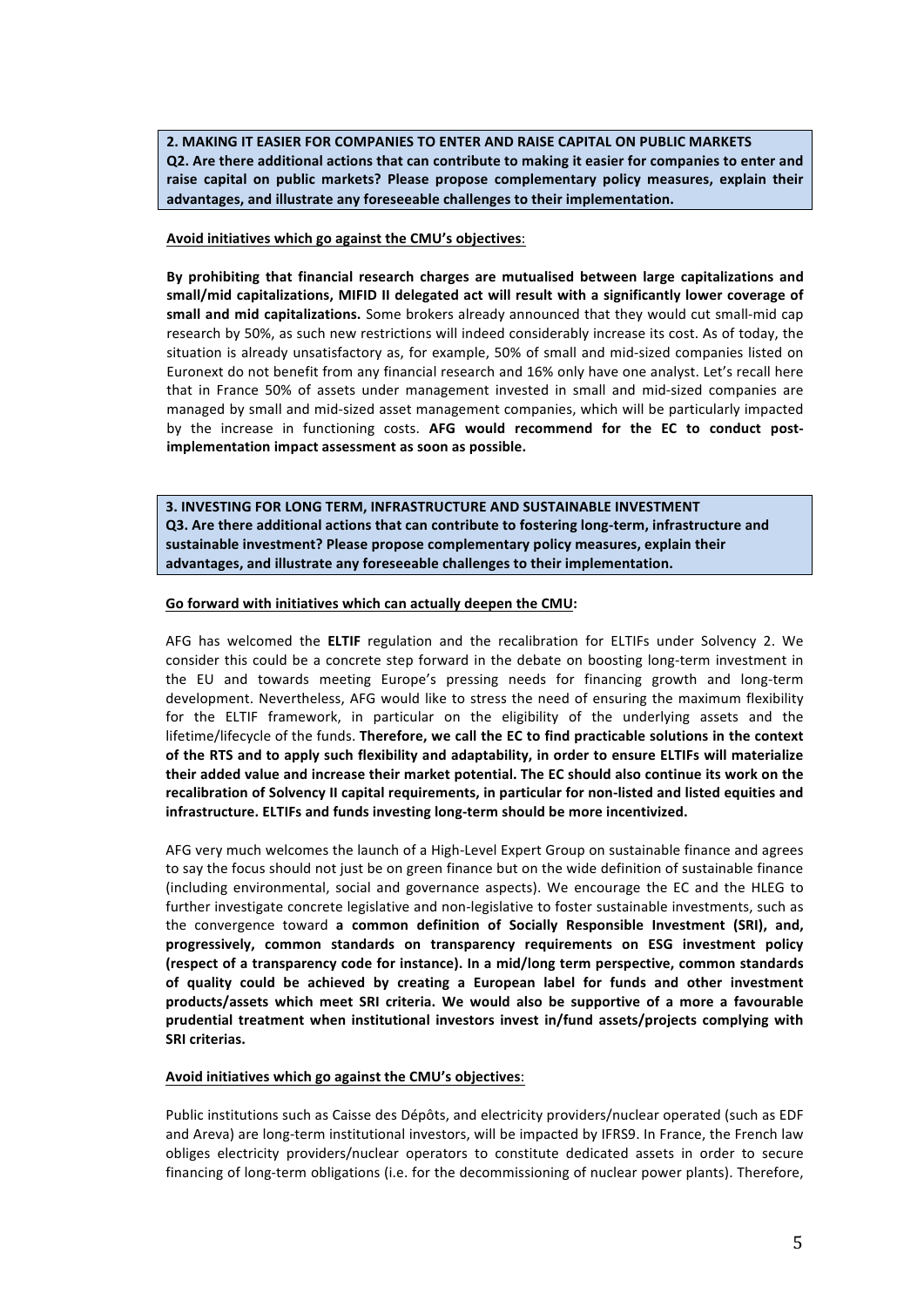these companies also act a long-term investor: they invest in assets (billions of euros) whose primary goal is to cover future cash outflows that will range over many decades. Therefore, they have built up a portfolio of dedicated assets. Most of these assets take the form of diversified equity securities, bonds and shares of investments funds (UCITS, AIF) provided by the members of AFG.

IFRS 9 will illogically force such actors to strengthen the allocation to bonds and give up on equity and investments funds. Indeed, when investing in a fund under IFRS 9, the unrealized gains or losses will have to be registered in the yearly income (i.e. profit or loss,  $P/L$ ), irrespective of the investment horizon. Given this discrimination of funds, long-term investors might redeem significant amounts of out of EU funds and more generally reduce their exposure to equity since, unlike bonds, direct exposure to equity does not allow to recycle profit, i.e. to have realized gains or losses added to the profit and loss account. Therefore, not only IFRS 9 will narrow of investment options for such actors and make it more difficult for them to fulfil their legal obligation, it also goes against the Capital Markets Union's objectives, as it will:

- Discriminate indirect investment via investment funds compared to direct holding
- Penalize long-term investors holding equity
- Reinforce the debt bias in the EU

Our understanding is that the EC cannot modify IFRS 9, but however it can adopt a carve out for specific actors or part of the standard. Therefore, we urge the EC to propose to include a temporary carve out for treatment of funds and equity. The EC should also regain its sovereignty that is has the power not to endorse the parts of IFRS/IAS proposals that would be detrimental to the well functioning of CMU.

#### Essential policy areas which can be further developed to boost the CMU:

AFG would recommend to grant a better solvency ratio for ELTIFs that only invest in qualifying **infrastructures** (qualifying infrastructures benefit with a 30% ratio). Some provisions could be introduced in terms of diversity of infrastructure types in order to better take into account the diversification advantage of ELTIFs. For instance we could consider that ELTIFs invested in a diversified portfolio of qualifying infrastructures could benefit with a 22% ratio.

A reflection should also be carried out on the eligibility of ELTIFs to the "free" 10% ratio and to the **30% eligibility ratio of UCITS and AIFs.**

#### **4. FOSTERING RETAIL INVESTMENT AND INNOVATION**

Are there additional actions that can contribute to fostering retail investment? Please propose complementary policy measures, explain their advantages, and illustrate any foreseeable challenges to their implementation.

#### Go forward with initiatives which can actually deepen the CMU:

AFG is strongly in favour of the PEPP. We very much hope the EC will be able to launch a legislative imitative soon enough for it to be adopted before the end of this term. Ahead of this publication announced for the summer 2017, we want to highlight that EC's proposal need to be as flexible as possible in order to be successful. This means regarding the **decumulation phase** that it should be open to both **lump-sum payments** and annuities. This option should be left to the investors, who will face very different needs and projects at the age or retirement. We also urge the EC to allow for flexibility regarding the **default option**: the obligation to propose guaranteed options would have drawbacks. Guarantees are indeed very expensive, often result in delivering poor returns to pensioners, and would de facto reduce the number of potential PEPP providers, which could mean less competition in the market and higher fees to be paid by future pensioners. Therefore we would rather recommend, as OECD did, to consider the **derisking of portfolio** (life-cycle funds) as the default option.

## Avoid initiatives which go against the CMU's objectives:

AFG would like to state again that the launch of an EFTT would be a massive blow for the CMU **project**. Ultimately, this tax would have to be borne by retail investors. An EFTT limited to 10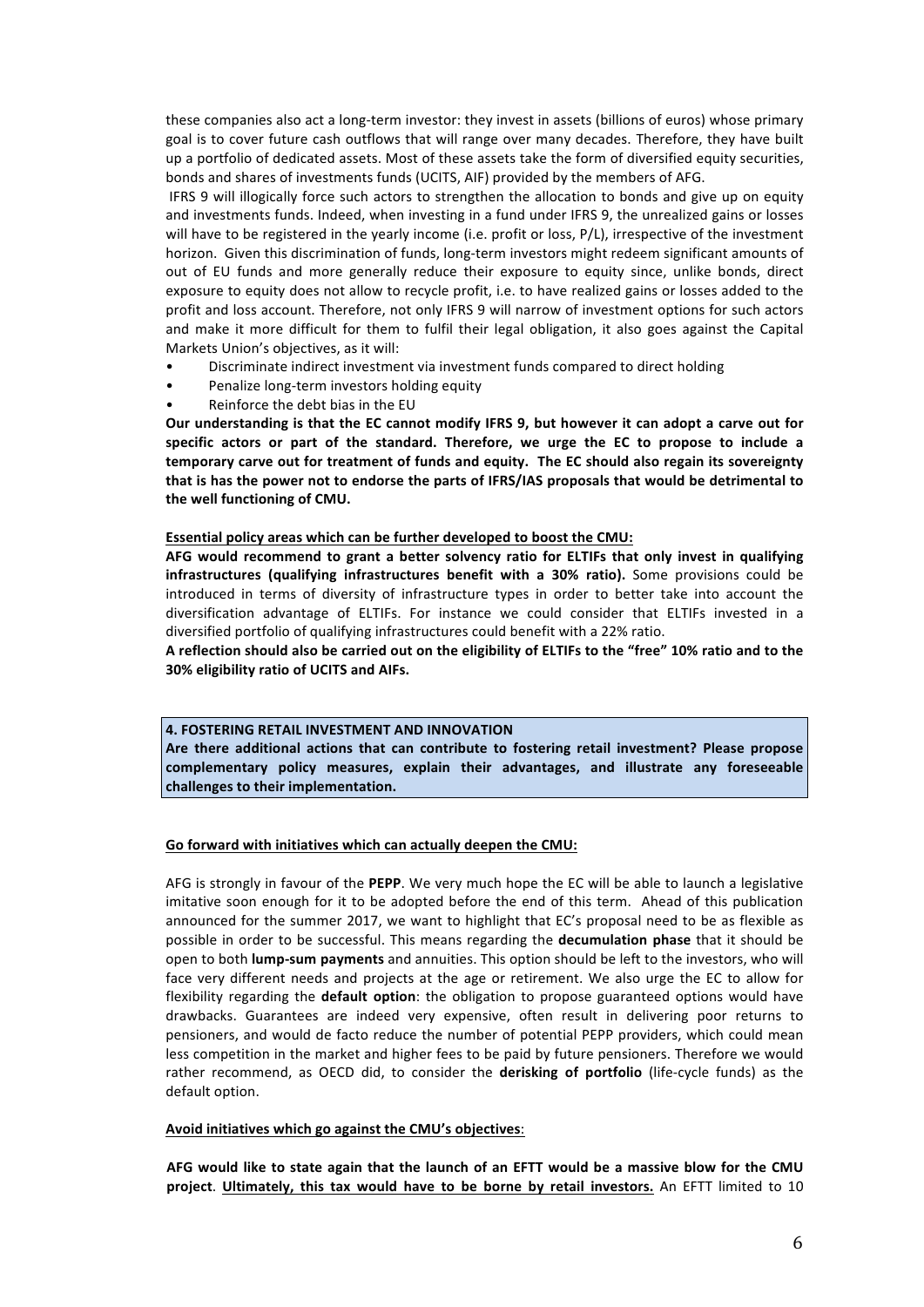Member States would create a distortion of competition among participant States and other States, a fragmentation of the European capital markets and a relocation of financial services activities which would be to the detriment of the States participating to such an enhanced cooperation. Moreover, if it were to apply both to fund units on primary and secondary markets and their underlying securities, the EFTT would not encourage individual investors to invest through investment funds, such as ELTIFs, UCITS or AIFs, as they would become more costly than direct investments. For this reason, the EFTT would create a bias in favour of products to which it does not apply, such as insurance contracts or savings accounts. We therefore call on the European authorities to drop this project.

Investor confidence is key for the development of the CMU initiative. This is why NCAs powers to stop misseling of dangerous "investment" proposals generally based on deceiving marketing materials should not be imprudently weakened.

## AFG consider that the PRIIPS RTS is a missed opportunity to truly enhance financial literacy. We very much fear that some key elements of the KID could be misleading retail investors and in **particular:**

- Performance scenarios methodology: by prolonging almost automatically bull market and bear market trend, we fear this methodology will give unrealistic estimation of potential returns and no indication of potential market downturn or recovery;
- Methodology to compute transaction costs (including the "market impact") could result in giving inflated, false and misleading figures (i.e. negative costs);
- The lack of disclosure of past performance, despite consumers' associations' recommendations.

For all these reasons, AFG would call for the EC to stick to review clause of PRIIPS by the end 2018 and propose a solution to swiftly fix the main issues identified above.

## Essential policy areas which can be further developed to boost the CMU:

AFG would also strongly recommend that the EC develop a strategy to enhance financial literacy in **the EU.** More than the lack of trust, it is the lack of understanding on the different type of assets and their performance/risk over time, which is one of the main impediments to development of CMU. Access to basic knowledge on this matter should not be limited to students following financial careers but should instead be widespread to EU students.

AFG wishes that the essential role of depositaries and custodians is not weakened through the **CMU process, and asset segregation preserved.**

#### **5. STRENGTHENING BANKING CAPACITY TO SUPPORT THE WIDER ECONOMY**

Are there additional actions that can contribute to strengthening banking capacity to support the wider economy? Please propose complementary policy measures, explain their advantages, and **illustrate any foreseeable challenges to their implementation.** 

#### Go forward with initiatives which can actually deepen the CMU:

# **AFG is overall supportive of the draft STS securitisation regulation proposal, but they are key** points which absolutely need to be taken on board by the final agreement between the EP and the **Council in order to truly revive this market:**

-Stick to 5% minimum risk retention rate in line with global standards;

-Avoid regulatory burden, particularly in relation to transparency requirements;

-Allow a flexible approach when it comes to certification;

-Set a prudential framework (review of the CRR & Solvency 2 directive) that is sufficiently incentivizing for the sell-side.